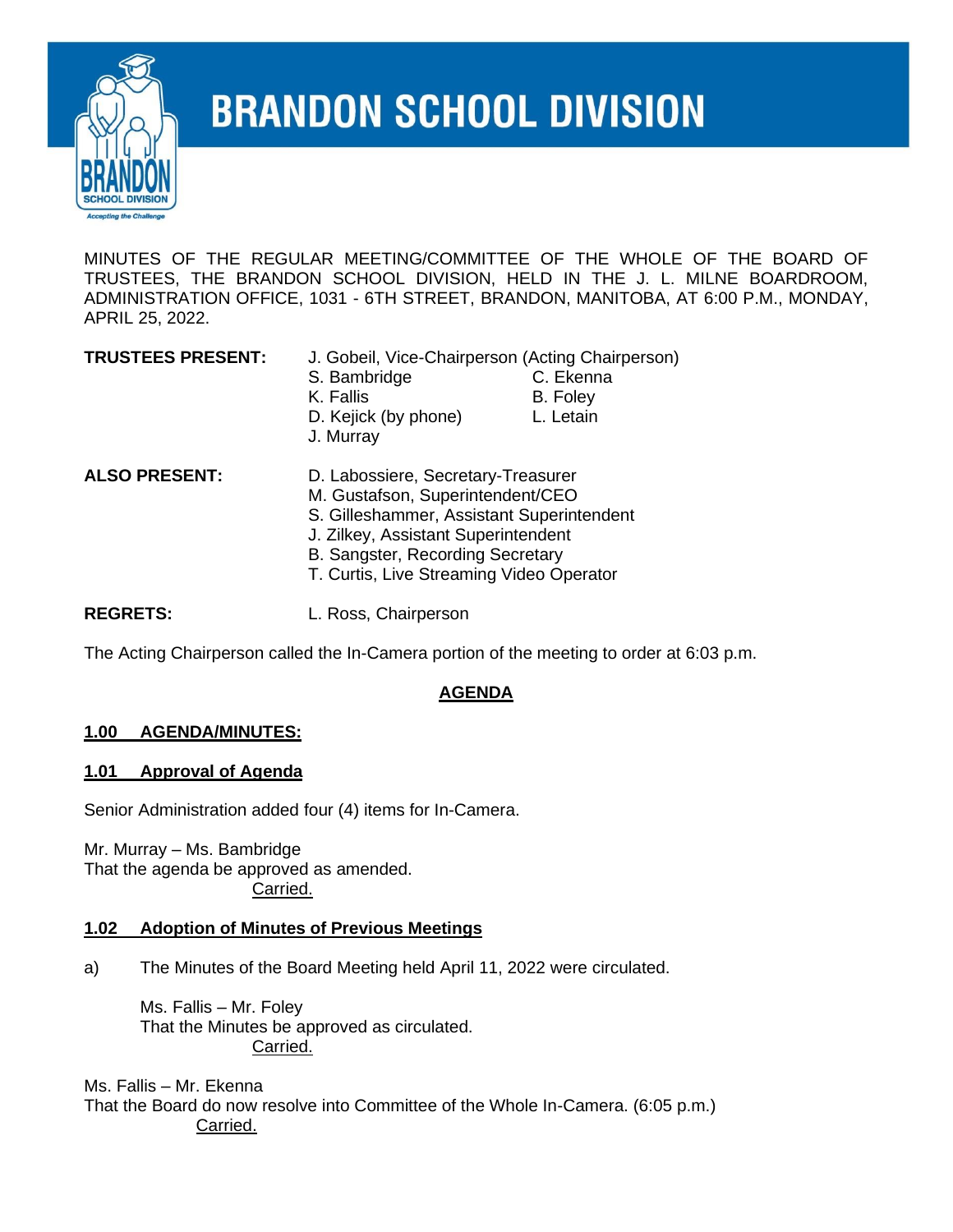# **2.00 IN CAMERA DISCUSSION (COMMITTEE OF THE WHOLE):**

### **2.01 Student Issues**

#### **- Reports**

a) Mr. Mathew Gustafson, Superintendent/CEO, provided information on a Student Matter and answered Trustee questions.

### **- Trustee Inquiries**

### **2.02 Personnel Matters**

#### **- Reports**

- a) Staffing Activity Report was presented.
- b) Mr. Mathew Gustafson, Superintendent/CEO, provided information on a Personnel Matter and received direction from the Board.

### **- Trustee Inquiries**

### **2.03 Property Matters/Tenders**

**- Reports**

- a) The Superintendent/CEO provided information on a Property Matter, answered Trustee questions and received direction from the Board
- b) Mr. Denis Labossiere, Secretary-Treasurer, provided information on a Property Matter, answered Trustee questions and received direction from the Board.

### **- Trustee Inquiries**

### **2.04 Board Operations**

**- Reports**

### **- Trustee Inquiries**

Ms. Letain – Mr. Foley

That the Committee of the Whole In-Camera do now resolve into Board. (7:23 p.m.) Carried.

The Chairperson called the Public portion of the meeting to order at 7:33 p.m. with a traditional heritage acknowledgement.

### **3.00 PRESENTATIONS AND COMMUNICATIONS:**

### **3.01 Presentations For Information**

- **3.02 Communications For Information**
- **3.03 Communications For Action**

### **4.00 REPORT OF SENIOR ADMINISTRATION**

Mr. Mathew Gustafson, Superintendent/CEO, provided highlights on the following items from the April 25, 2022 Report of Senior Administration:

### A) Administrative Information

➢ Celebrations: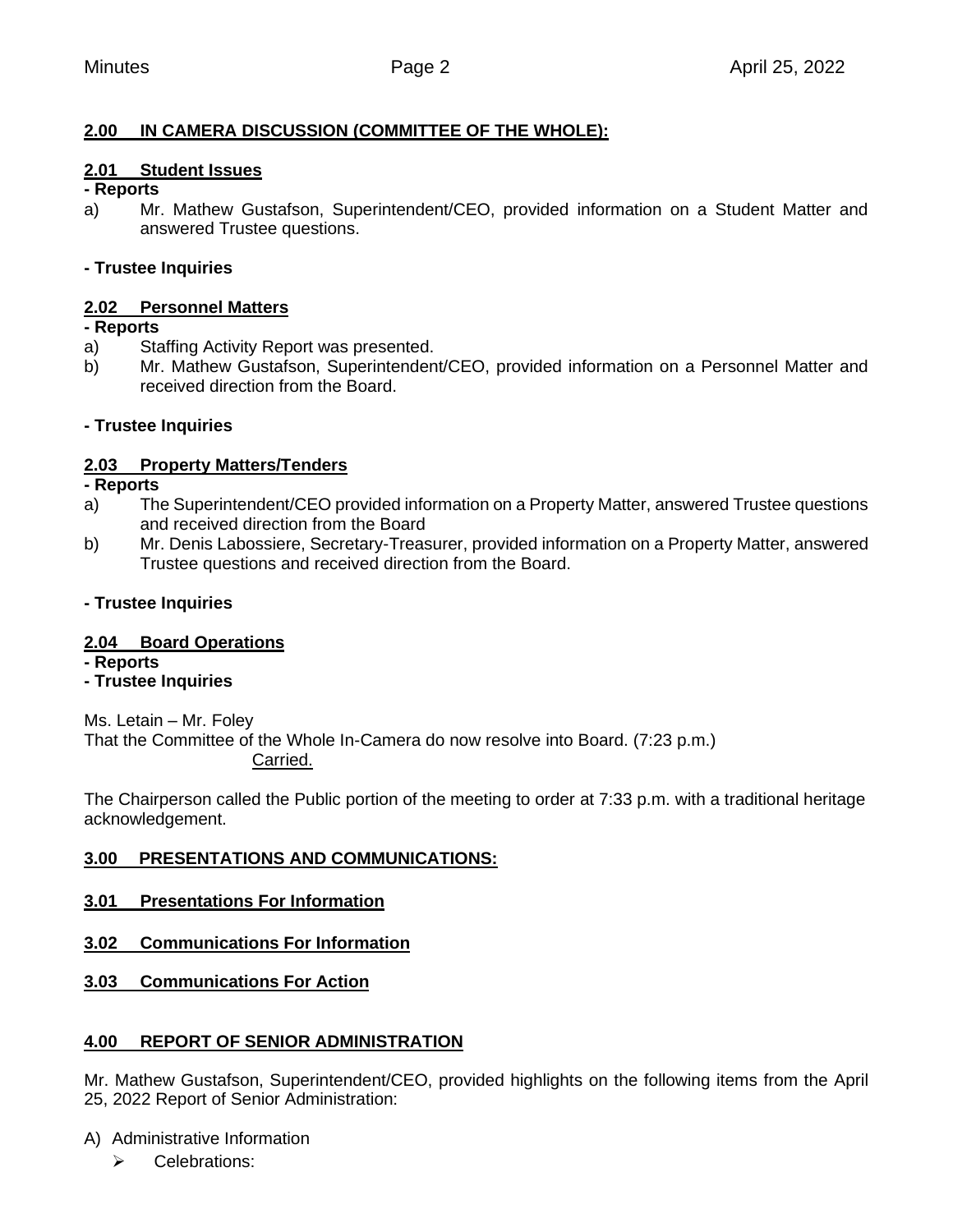- Molly's Rescue Crew Mrs. McDuffe's Grade 2/3 class raising money for the Brandon Humane Society
- **•** School Bus Driver Day April  $20<sup>th</sup>$
- Administrative Professionals Day April 27<sup>th</sup>
- Brandon School Division Contributions to Terry Fox Foundation \$6,114.85
- ➢ Information Items:
	- Correspondence from Manitoba Education and Early Childhood Learning
		- **EXECT** Holodomor Remembrance Day in Schools April 19th
		- Education Week in Manitoba April 18 to 22, 2022
		- Bill 3 The Public Service Act
- ➢ Presentations:
	- Attendance Monitoring and COVID-19 Case Prevalence S. Gilleshammer
- ➢ Business Arising for Board Action Mr. Denis Labossiere, Secretary-Treasurer:
	- **Information for Discussion and Correspondence** 
		- $\circ$  5-Year Capital Plan 2023-2024 to 2027-2028
	- **EXECT:** Senior Administration Response to Trustee Inquiries
		- o Response to Trustee Murray's Inquiry, requesting the following: Explore the possibility of naming the library at Crocus Plains Regional Secondary School (or other), possibly in conjunction with dedication of Tipi at Crocus Plains, after Sergeant Tommy Prince

Trustees asked questions for clarification. In response to the recommendation from Senior Administration regarding Trustee Murray's Inquiry, Trustees agreed to establish an Ad hoc committee consisting of two Trustees, a facility administrator, two community representatives and a member of Senior Administration.

Trustees Murray, Ekenna and Kejick volunteered to sit on the Ad hoc committee.

Ms. Bambridge – Mr. Ekenna

That the April 25, 2022 Report of Senior Administration be received and filed. Carried.

# **5.00 GOVERNANCE MATTERS**

# **5.01 Reports of Committees**

a) Education and Community Relations Committee Meeting The written report of the Education and Community Relations Committee meeting held on April 11, 2022 was circulated.

Mr. Ekenna – Ms. Fallis That the Report be received and filed. Carried.

b) Finance and Facilities Committee Meeting The written report of the Finance and Facilities Committee meeting held on April 11, 2022 was circulated.

Ms. Fallis – Ms. Letain That the Report be received and filed. Carried.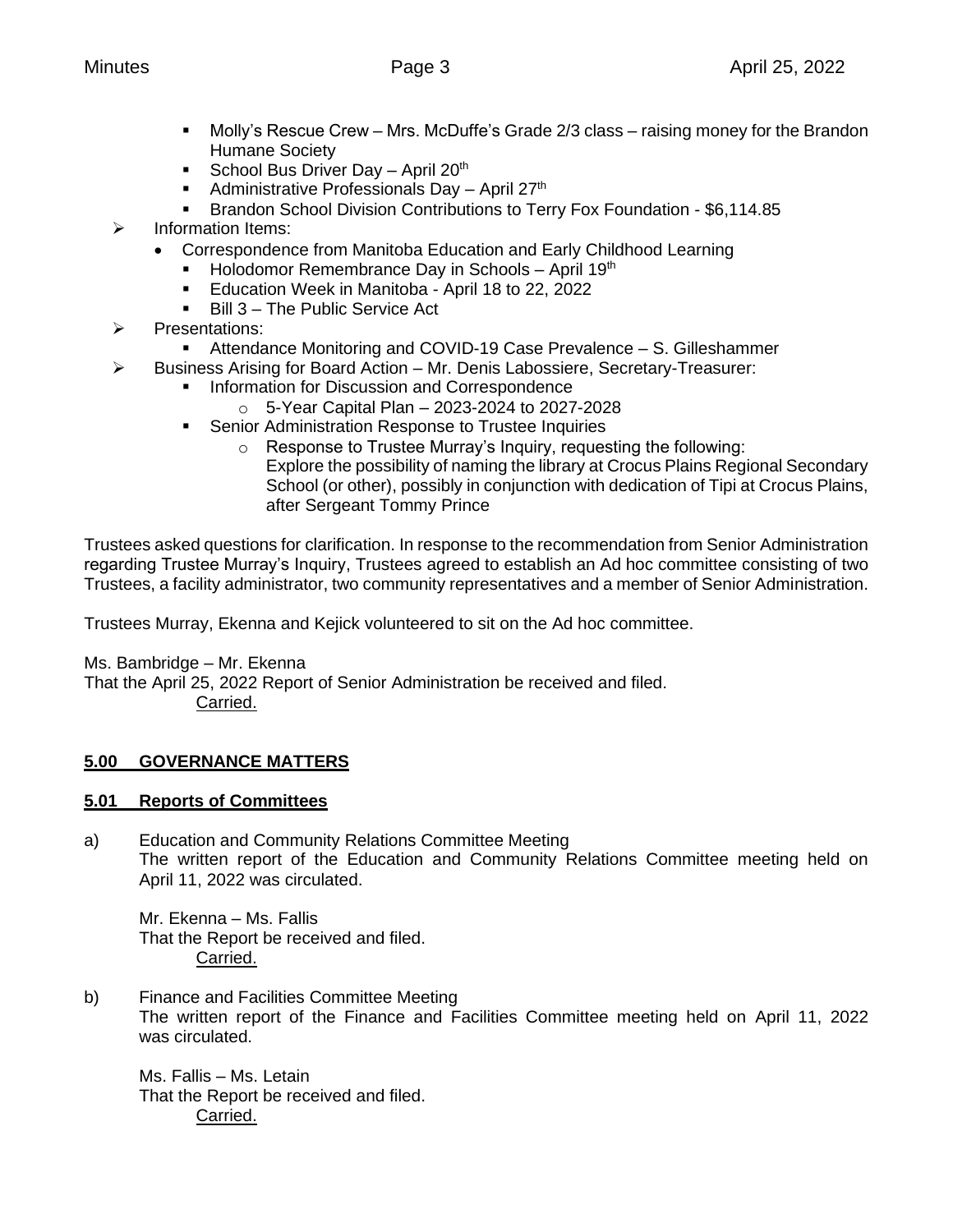# **5.02 Delegations and Petitions**

### **5.03 Business Arising**

- **- From Previous Delegation**
- **- From Board Agenda**

#### **- MSBA Matters**

a) e-bulletin – April 20, 2022

### **5.04 Public Inquiries (max. 15 minutes)**

#### **5.05 Motions**

27/2022 Ms. Fallis – Mr. Foley

That the Board approve the research request from Allison Cruse, Graduate Student, Speech Language Pathology Program, St. Cloud State University, for the research project entitled "*Use of Non-Referential Gestures in Children*". Carried.

28/2022 Ms. Letain – Mr. Foley That the following tuition fees be approved for the 2022-2023 year:

| Transfer Fee                            | \$1,300  |
|-----------------------------------------|----------|
| <b>Non-Resident Fee (First Nations)</b> | \$13,000 |
| International Student Fees              | \$13,000 |
| Carried.                                |          |

29/2022 Mr. Foley – Ms. Fallis That the Five-Year Capital Plan 2023-2024 to 2027-2028 be approved for submission to the Department of Labour, Consumer Protection and Government Services (LCPGS). Carried.

### **Late Motions:**

- 30/2022 Mr. Murray Ms. Bambridge That the quote from Powerland Computers Ltd. in the amount of \$128,489.76 (including taxes) to supply 140 Laptop Computers, funded through the 2021-2022 Operating Budget, be accepted. Carried.
- 31/2022 Ms. Letain Mr. Ekenna That Trustee Ross be paid the appropriate indemnity for participating on the Principal Selection Committee. Carried.

#### **5.06 Bylaws**

Ms. Bambridge **By-Law 1/2022**

1<sup>st</sup> Reading

That By-law 1/2022 being a by-law providing for the borrowing of moneys upon the credit of the said School Division to meet current expenses for the fiscal year, July 1, 2022 to June 30, 2023 be now read for a first time.